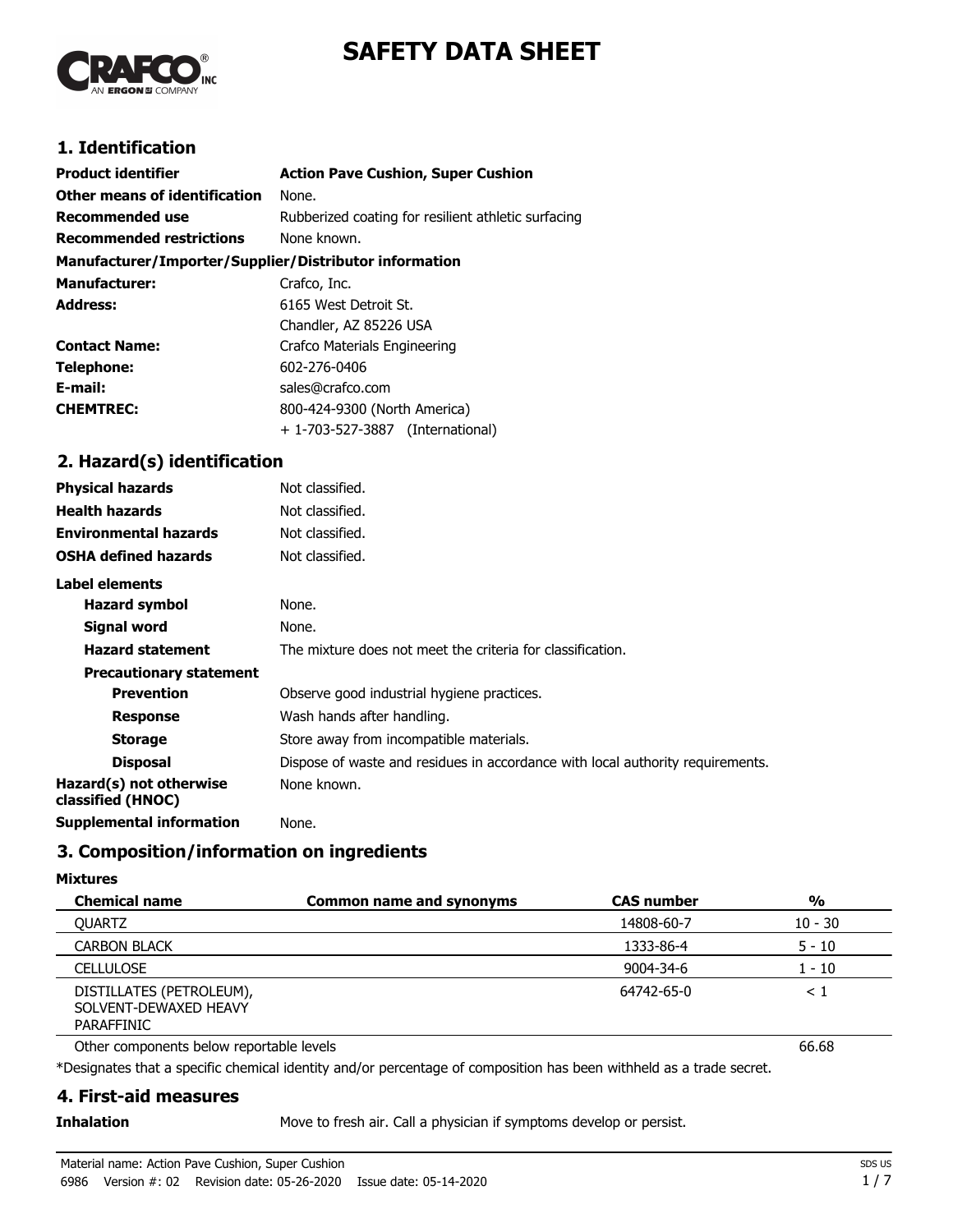| <b>Skin contact</b>                                                                 | Wash off with soap and water. Get medical attention if irritation develops and persists.                            |
|-------------------------------------------------------------------------------------|---------------------------------------------------------------------------------------------------------------------|
| Eye contact                                                                         | Rinse with water. Get medical attention if irritation develops and persists.                                        |
| <b>Ingestion</b>                                                                    | IF SWALLOWED: Immediately call a POISON CENTER or doctor/physician.                                                 |
| <b>Most important</b><br>symptoms/effects, acute and<br>delayed                     | Direct contact with eyes may cause temporary irritation.                                                            |
| <b>Indication of immediate</b><br>medical attention and special<br>treatment needed | Treat symptomatically.                                                                                              |
| <b>General information</b>                                                          | Ensure that medical personnel are aware of the material(s) involved, and take precautions to<br>protect themselves. |

## **5. Fire-fighting measures**

| Suitable extinguishing media                                        | Water fog. Foam. Dry chemical powder. Carbon dioxide (CO2).                                   |
|---------------------------------------------------------------------|-----------------------------------------------------------------------------------------------|
| Unsuitable extinguishing<br>media                                   | Do not use water jet as an extinguisher, as this will spread the fire.                        |
| Specific hazards arising from<br>the chemical                       | During fire, gases hazardous to health may be formed.                                         |
| Special protective equipment<br>and precautions for<br>firefighters | Self-contained breathing apparatus and full protective clothing must be worn in case of fire. |
| <b>Fire fighting</b><br>equipment/instructions                      | Move containers from fire area if you can do so without risk.                                 |
| <b>Specific methods</b>                                             | Use standard firefighting procedures and consider the hazards of other involved materials.    |
| <b>General fire hazards</b>                                         | No unusual fire or explosion hazards noted.                                                   |

# **6. Accidental release measures**

| <b>Personal precautions,</b><br>protective equipment and<br>emergency procedures | Keep unnecessary personnel away. For personal protection, see section 8 of the SDS.                                                                                                                                            |
|----------------------------------------------------------------------------------|--------------------------------------------------------------------------------------------------------------------------------------------------------------------------------------------------------------------------------|
| <b>Methods and materials for</b><br>containment and cleaning up                  | Large Spills: Dike the spilled material, where this is possible. Absorb in vermiculite, dry sand or<br>earth and place into containers.                                                                                        |
|                                                                                  | Small Spills: Wipe up with absorbent material (e.g. cloth, fleece). Clean surface thoroughly to<br>remove residual contamination.                                                                                              |
|                                                                                  | Never return spills to original containers for re-use. For waste disposal, see section 13 of the SDS.<br>Sweep up or gather material and place in appropriate container for disposal. Prevent product from<br>entering drains. |
| <b>Environmental precautions</b>                                                 | Avoid discharge into drains, water courses or onto the ground.                                                                                                                                                                 |
| 7. Handling and storage                                                          |                                                                                                                                                                                                                                |
| <b>Precautions for safe handling</b>                                             | Avoid prolonged exposure. Always remove using wet methods only.                                                                                                                                                                |
| Conditions for safe storage,<br>including any                                    | Store in tightly closed container. Store away from strong oxidizers. Store away from incompatible<br>materials (see Section 10 of the SDS).                                                                                    |

# **incompatibilities**

**8. Exposure controls/personal protection**

### **Occupational exposure limits**

The following constituents are the only constituents of the product which have a PEL, TLV or other recommended exposure limit. At this time, the other constituents have no known exposure limits.

# **US. OSHA Table Z-1 Limits for Air Contaminants (29 CFR 1910.1000) Components Components Components Components Form** CARBON BLACK (CAS PEL 3.5 mg/m3 1333-86-4) CELLULOSE (CAS PEL PEL Service of the Superintence of the Superintence of the Superintence of the Superintence of the Superintence of the Superintence of the Superintence of the Superintence of the Superintence of the Supe 9004-34-6) 15 mg/m3 Total dust.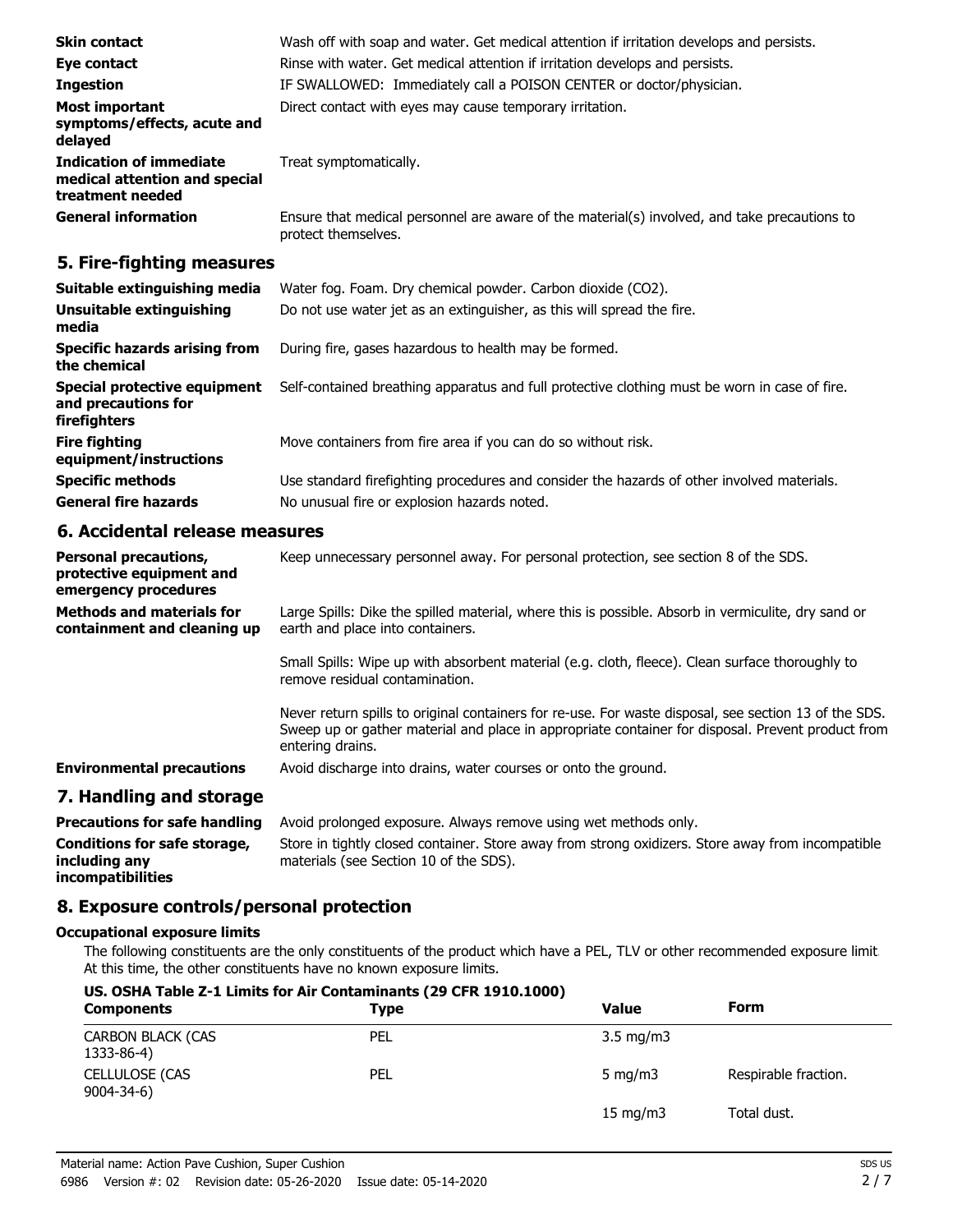| <b>Components</b>                                                                             | US. OSHA Table Z-1 Limits for Air Contaminants (29 CFR 1910.1000)<br><b>Type</b>                                                                                                                                            | <b>Value</b>  | <b>Form</b>          |
|-----------------------------------------------------------------------------------------------|-----------------------------------------------------------------------------------------------------------------------------------------------------------------------------------------------------------------------------|---------------|----------------------|
| <b>DISTILLATES</b><br>(PETROLEUM),<br>SOLVENT-DEWAXED HEAVY<br>PARAFFINIC (CAS<br>64742-65-0) | PEL                                                                                                                                                                                                                         | 5 mg/m $3$    | Mist.                |
|                                                                                               |                                                                                                                                                                                                                             | 2000 mg/m3    |                      |
|                                                                                               |                                                                                                                                                                                                                             | 500 ppm       |                      |
| QUARTZ (CAS 14808-60-7)                                                                       | PEL                                                                                                                                                                                                                         | $0.05$ mg/m3  | Respirable dust.     |
| US. OSHA Table Z-3 (29 CFR 1910.1000)<br><b>Components</b>                                    | <b>Type</b>                                                                                                                                                                                                                 | <b>Value</b>  | <b>Form</b>          |
| QUARTZ (CAS 14808-60-7)                                                                       | <b>TWA</b>                                                                                                                                                                                                                  | $0.1$ mg/m3   | Respirable.          |
|                                                                                               |                                                                                                                                                                                                                             | 2.4 mppcf     | Respirable.          |
| <b>US. ACGIH Threshold Limit Values</b>                                                       |                                                                                                                                                                                                                             |               |                      |
| <b>Components</b>                                                                             | <b>Type</b>                                                                                                                                                                                                                 | <b>Value</b>  | <b>Form</b>          |
| <b>CARBON BLACK (CAS</b><br>1333-86-4)                                                        | <b>TWA</b>                                                                                                                                                                                                                  | $3$ mg/m $3$  | Inhalable fraction.  |
| <b>CELLULOSE (CAS</b><br>9004-34-6)                                                           | <b>TWA</b>                                                                                                                                                                                                                  | 10 mg/m3      |                      |
| QUARTZ (CAS 14808-60-7)                                                                       | <b>TWA</b>                                                                                                                                                                                                                  | $0.025$ mg/m3 | Respirable fraction. |
| <b>US. NIOSH: Pocket Guide to Chemical Hazards</b>                                            |                                                                                                                                                                                                                             |               |                      |
| <b>Components</b>                                                                             | <b>Type</b>                                                                                                                                                                                                                 | <b>Value</b>  | <b>Form</b>          |
| <b>CARBON BLACK (CAS</b><br>1333-86-4)                                                        | <b>TWA</b>                                                                                                                                                                                                                  | $0.1$ mg/m3   |                      |
| <b>CELLULOSE (CAS</b><br>$9004 - 34 - 6$                                                      | <b>TWA</b>                                                                                                                                                                                                                  | 5 mg/m $3$    | Respirable.          |
|                                                                                               |                                                                                                                                                                                                                             | 10 mg/m3      | Total                |
| <b>DISTILLATES</b><br>(PETROLEUM),<br>SOLVENT-DEWAXED HEAVY<br>PARAFFINIC (CAS<br>64742-65-0) | Ceiling                                                                                                                                                                                                                     | 1800 mg/m3    |                      |
|                                                                                               | <b>STEL</b>                                                                                                                                                                                                                 | 10 mg/m $3$   | Mist.                |
| QUARTZ (CAS 14808-60-7)                                                                       | <b>TWA</b>                                                                                                                                                                                                                  | $0.05$ mg/m3  | Respirable dust.     |
| <b>Biological limit values</b>                                                                | No biological exposure limits noted for the ingredient(s).                                                                                                                                                                  |               |                      |
| <b>Appropriate engineering</b><br>controls                                                    | Provide adequate ventilation, including appropriate local extraction, to ensure that the defined<br>occupational exposure limit is not exceeded.                                                                            |               |                      |
| <b>Eye/face protection</b>                                                                    | Individual protection measures, such as personal protective equipment<br>Wear safety glasses with side shields (or goggles).                                                                                                |               |                      |
| <b>Skin protection</b><br><b>Hand protection</b>                                              | Wear appropriate chemical resistant gloves.                                                                                                                                                                                 |               |                      |
| <b>Other</b>                                                                                  | Wear appropriate chemical resistant clothing.                                                                                                                                                                               |               |                      |
| <b>Respiratory protection</b>                                                                 | In case of insufficient ventilation, wear suitable respiratory equipment.                                                                                                                                                   |               |                      |
| <b>Thermal hazards</b>                                                                        | Wear appropriate thermal protective clothing, when necessary.                                                                                                                                                               |               |                      |
| <b>General hygiene</b><br>considerations                                                      | Always observe good personal hygiene measures, such as washing after handling the material and<br>before eating, drinking, and/or smoking. Routinely wash work clothing and protective equipment to<br>remove contaminants. |               |                      |
| 9. Physical and chemical properties                                                           |                                                                                                                                                                                                                             |               |                      |
| <b>Appearance</b>                                                                             | Liquid.                                                                                                                                                                                                                     |               |                      |
|                                                                                               |                                                                                                                                                                                                                             |               |                      |

| <b>Form</b> |      |                                                   | Liauid.                                 |                        |
|-------------|------|---------------------------------------------------|-----------------------------------------|------------------------|
|             |      | Material name: Action Pave Cushion, Super Cushion |                                         |                        |
|             | 6986 |                                                   | Version #: 02 Revision date: 05-26-2020 | Issue date: 05-14-2020 |

**Physical state** Liquid.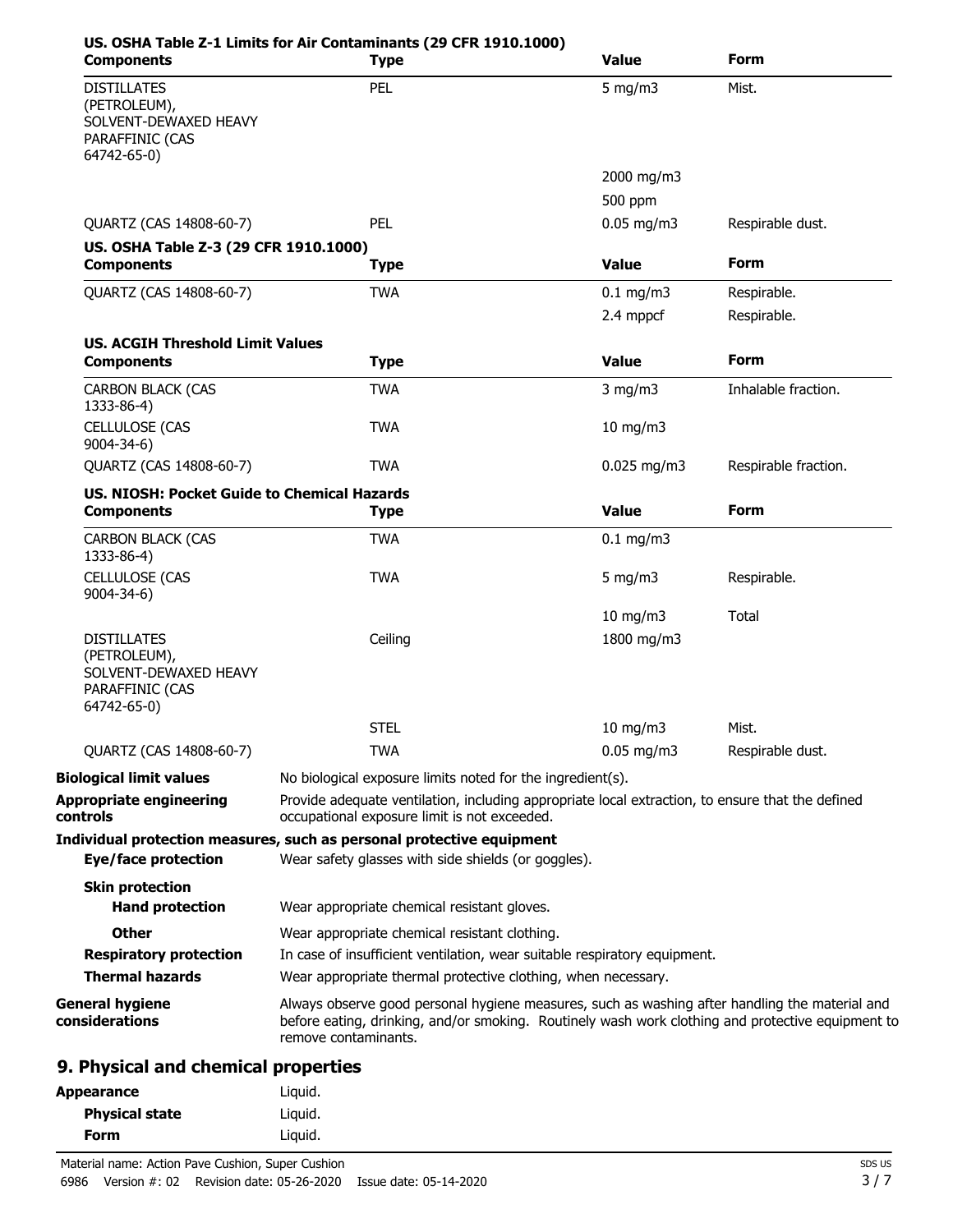| <b>Color</b>                                       | Varies                   |
|----------------------------------------------------|--------------------------|
| Odor                                               | Slight Acrylic.          |
| <b>Odor threshold</b>                              | Not available.           |
| pH                                                 | Not available.           |
| <b>Melting point/freezing point</b>                | Not available.           |
| <b>Initial boiling point and</b><br>boiling range  | Not available, estimated |
| <b>Flash point</b>                                 | Not applicable.          |
| <b>Evaporation rate</b>                            | Not available.           |
| <b>Flammability (solid, gas)</b>                   | Not applicable.          |
| Upper/lower flammability or explosive limits       |                          |
| Flammability limit - lower Not available.<br>(9/6) |                          |
| <b>Flammability limit -</b><br>upper $(\% )$       | Not available.           |
| <b>Explosive limit - lower</b><br>(9/6)            | Not available.           |
| <b>Explosive limit - upper</b><br>(9/6)            | Not available.           |
| <b>Vapor pressure</b>                              | Not available.           |
| <b>Vapor density</b>                               | Not available.           |
| <b>Relative density</b>                            | Not available.           |
| Solubility(ies)                                    |                          |
| <b>Solubility (water)</b>                          | Not available.           |
| <b>Partition coefficient</b><br>(n-octanol/water)  | Not available.           |
| <b>Auto-ignition temperature</b>                   | Not available.           |
| <b>Decomposition temperature</b>                   | Not available.           |
| <b>Viscosity</b>                                   | Not available.           |
| <b>Other information</b>                           |                          |
| <b>Explosive properties</b>                        | Not explosive.           |
| <b>Oxidizing properties</b>                        | Not oxidizing.           |
|                                                    |                          |

# **10. Stability and reactivity**

| <b>Reactivity</b>                            | The product is stable and non-reactive under normal conditions of use, storage and transport.                              |
|----------------------------------------------|----------------------------------------------------------------------------------------------------------------------------|
| <b>Chemical stability</b>                    | Material is stable under normal conditions.                                                                                |
| <b>Possibility of hazardous</b><br>reactions | No dangerous reaction known under conditions of normal use.                                                                |
| <b>Conditions to avoid</b>                   | Keep away from heat, hot surfaces, sparks, open flames and other ignition sources. Contact with<br>incompatible materials. |
| <b>Incompatible materials</b>                | Strong oxidizing agents.                                                                                                   |
| <b>Hazardous decomposition</b><br>products   | No hazardous decomposition products are known.                                                                             |

# **11. Toxicological information**

# **Information on likely routes of exposure**

| <b>Inhalation</b>                                                                  | Prolonged inhalation may be harmful.                     |  |
|------------------------------------------------------------------------------------|----------------------------------------------------------|--|
| <b>Skin contact</b>                                                                | No adverse effects due to skin contact are expected.     |  |
| Eye contact                                                                        | Direct contact with eyes may cause temporary irritation. |  |
| <b>Ingestion</b>                                                                   | Expected to be a low ingestion hazard.                   |  |
| Symptoms related to the<br>physical, chemical and<br>toxicological characteristics | Direct contact with eyes may cause temporary irritation. |  |

### **Information on toxicological effects**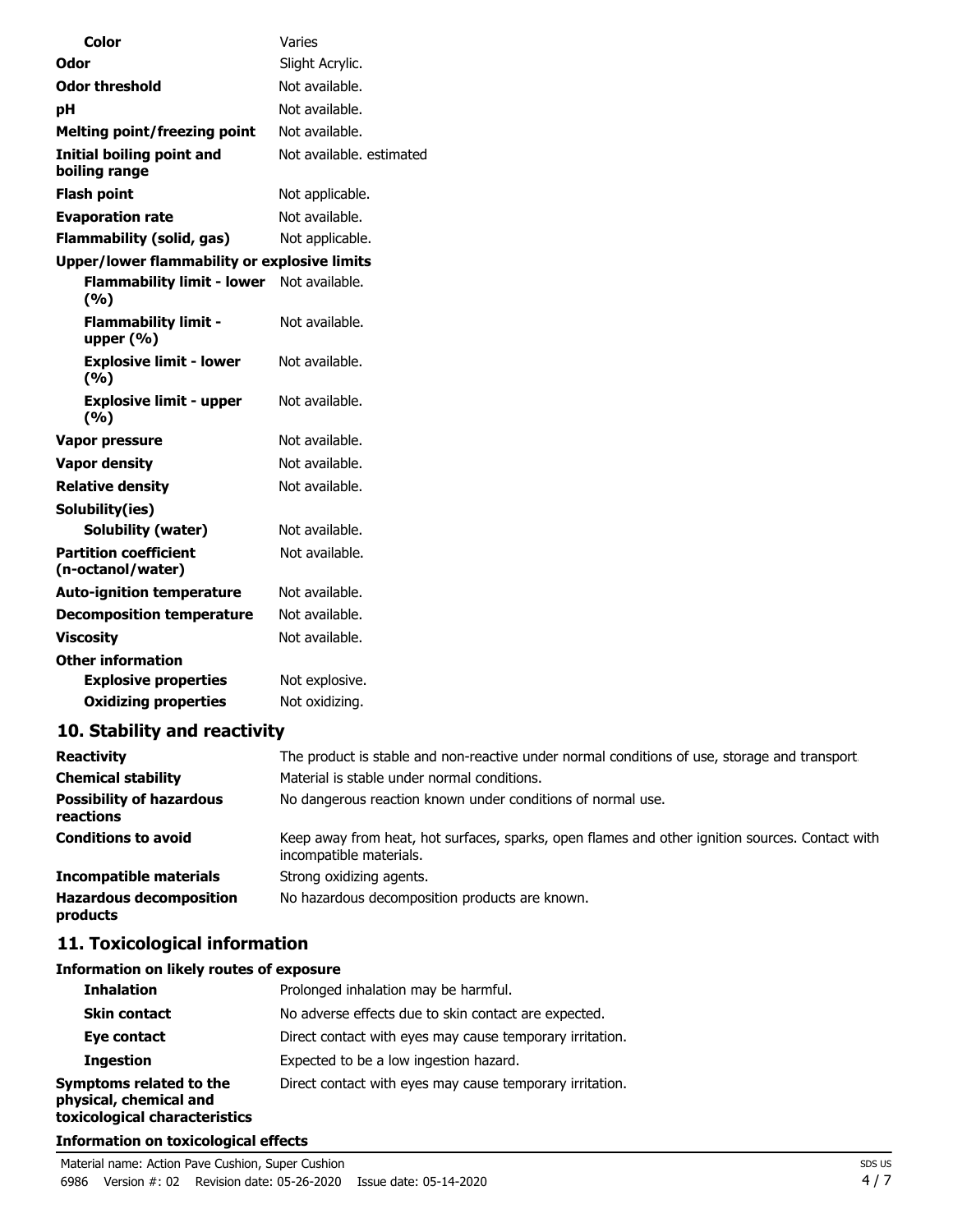| <b>Acute toxicity</b>                                                    | Not known.                                                                                                                                                                                            |                                                                                                                                                                                                      |  |
|--------------------------------------------------------------------------|-------------------------------------------------------------------------------------------------------------------------------------------------------------------------------------------------------|------------------------------------------------------------------------------------------------------------------------------------------------------------------------------------------------------|--|
| <b>Components</b>                                                        | <b>Species</b>                                                                                                                                                                                        | <b>Test Results</b>                                                                                                                                                                                  |  |
| CARBON BLACK (CAS 1333-86-4)                                             |                                                                                                                                                                                                       |                                                                                                                                                                                                      |  |
| <b>Acute</b>                                                             |                                                                                                                                                                                                       |                                                                                                                                                                                                      |  |
| Oral                                                                     |                                                                                                                                                                                                       |                                                                                                                                                                                                      |  |
| LD50                                                                     | Rat                                                                                                                                                                                                   | $> 8000$ mg/kg                                                                                                                                                                                       |  |
| <b>Skin corrosion/irritation</b>                                         | Prolonged skin contact may cause temporary irritation.                                                                                                                                                |                                                                                                                                                                                                      |  |
| Serious eye damage/eye<br>irritation                                     | Direct contact with eyes may cause temporary irritation.                                                                                                                                              |                                                                                                                                                                                                      |  |
| Respiratory or skin sensitization                                        |                                                                                                                                                                                                       |                                                                                                                                                                                                      |  |
| <b>Respiratory sensitization</b>                                         | Not a respiratory sensitizer.                                                                                                                                                                         |                                                                                                                                                                                                      |  |
| <b>Skin sensitization</b>                                                | This product is not expected to cause skin sensitization.                                                                                                                                             |                                                                                                                                                                                                      |  |
| <b>Germ cell mutagenicity</b>                                            | mutagenic or genotoxic.                                                                                                                                                                               | No data available to indicate product or any components present at greater than 0.1% are                                                                                                             |  |
| Carcinogenicity                                                          | form the normal routes of exposure are unavailable.                                                                                                                                                   | This product contains crystalline silica. Silica is a known carcinogen; however in this encapsulated                                                                                                 |  |
|                                                                          | <b>IARC Monographs. Overall Evaluation of Carcinogenicity</b>                                                                                                                                         |                                                                                                                                                                                                      |  |
| CARBON BLACK (CAS 1333-86-4)<br>QUARTZ (CAS 14808-60-7)                  | OSHA Specifically Regulated Substances (29 CFR 1910.1001-1052)                                                                                                                                        | 2B Possibly carcinogenic to humans.<br>1 Carcinogenic to humans.                                                                                                                                     |  |
| <b>OUARTZ (CAS 14808-60-7)</b>                                           |                                                                                                                                                                                                       | Cancer                                                                                                                                                                                               |  |
|                                                                          | US. National Toxicology Program (NTP) Report on Carcinogens                                                                                                                                           |                                                                                                                                                                                                      |  |
| QUARTZ (CAS 14808-60-7)                                                  |                                                                                                                                                                                                       | Known To Be Human Carcinogen.                                                                                                                                                                        |  |
| <b>Reproductive toxicity</b>                                             |                                                                                                                                                                                                       | This product is not expected to cause reproductive or developmental effects.                                                                                                                         |  |
| <b>Specific target organ toxicity</b><br>- single exposure               | Not classified.                                                                                                                                                                                       |                                                                                                                                                                                                      |  |
| <b>Specific target organ toxicity</b><br>- repeated exposure             | Not classified.                                                                                                                                                                                       |                                                                                                                                                                                                      |  |
| <b>Aspiration hazard</b>                                                 | Not an aspiration hazard.                                                                                                                                                                             |                                                                                                                                                                                                      |  |
| <b>Chronic effects</b>                                                   | Prolonged inhalation may be harmful. Prolonged exposure may cause chronic effects.                                                                                                                    |                                                                                                                                                                                                      |  |
| 12. Ecological information                                               |                                                                                                                                                                                                       |                                                                                                                                                                                                      |  |
| <b>Ecotoxicity</b>                                                       | The product is not classified as environmentally hazardous. However, this does not exclude the<br>possibility that large or frequent spills can have a harmful or damaging effect on the environment. |                                                                                                                                                                                                      |  |
| <b>Persistence and degradability</b><br><b>Bioaccumulative potential</b> |                                                                                                                                                                                                       | No data is available on the degradability of any ingredients in the mixture.                                                                                                                         |  |
| <b>Mobility in soil</b>                                                  | No data available.                                                                                                                                                                                    |                                                                                                                                                                                                      |  |
| <b>Other adverse effects</b>                                             | potential.                                                                                                                                                                                            | The product contains volatile organic compounds which have a photochemical ozone creation                                                                                                            |  |
| 13. Disposal considerations                                              |                                                                                                                                                                                                       |                                                                                                                                                                                                      |  |
| <b>Disposal instructions</b>                                             |                                                                                                                                                                                                       | Collect and reclaim or dispose in sealed containers at licensed waste disposal site.                                                                                                                 |  |
| <b>Local disposal regulations</b>                                        | Dispose in accordance with all applicable regulations.                                                                                                                                                |                                                                                                                                                                                                      |  |
| <b>Hazardous waste code</b>                                              | disposal company.                                                                                                                                                                                     | The waste code should be assigned in discussion between the user, the producer and the waste                                                                                                         |  |
| Waste from residues /<br>unused products                                 | instructions).                                                                                                                                                                                        | Dispose of in accordance with local regulations. Empty containers or liners may retain some product<br>residues. This material and its container must be disposed of in a safe manner (see: Disposal |  |
| <b>Contaminated packaging</b>                                            | disposal.                                                                                                                                                                                             | Since emptied containers may retain product residue, follow label warnings even after container is<br>emptied. Empty containers should be taken to an approved waste handling site for recycling or  |  |
|                                                                          |                                                                                                                                                                                                       |                                                                                                                                                                                                      |  |

# **14. Transport information**

## **DOT**

Not regulated as dangerous goods.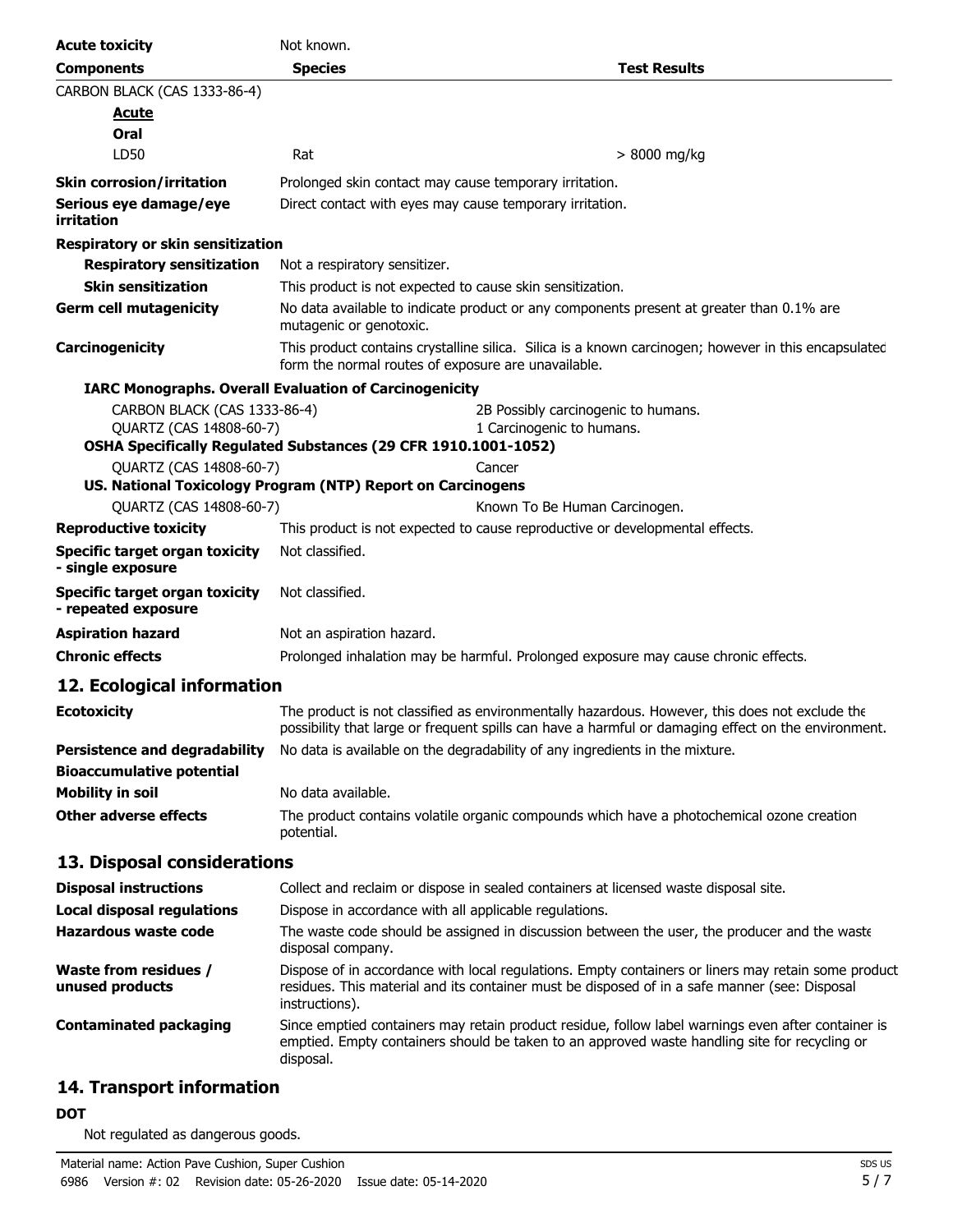#### **IATA**

Not regulated as dangerous goods.

#### **IMDG**

Not regulated as dangerous goods.

**Transport in bulk according to** Not established. **Annex II of MARPOL 73/78 and the IBC Code**

## **15. Regulatory information**

**US federal regulations**

This product is not known to be a "Hazardous Chemical" as defined by the OSHA Hazard Communication Standard, 29 CFR 1910.1200.

#### **TSCA Section 12(b) Export Notification (40 CFR 707, Subpt. D)**

Not regulated.

#### **CERCLA Hazardous Substance List (40 CFR 302.4)**

Not listed.

#### **SARA 304 Emergency release notification**

Not regulated.

**OSHA Specifically Regulated Substances (29 CFR 1910.1001-1052)**

QUARTZ (CAS 14808-60-7) Cancer

lung effects immune system effects kidney effects

#### **Superfund Amendments and Reauthorization Act of 1986 (SARA)**

#### **SARA 302 Extremely hazardous substance**

Not listed.

**categories**

Germ cell mutagenicity **Carcinogenicity** Specific target organ toxicity (single or repeated exposure) **Classified hazard**

## **SARA 313 (TRI reporting)**

Not regulated.

## **Other federal regulations**

### **Clean Air Act (CAA) Section 112 Hazardous Air Pollutants (HAPs) List**

Not regulated.

### **Clean Air Act (CAA) Section 112(r) Accidental Release Prevention (40 CFR 68.130)**

Not regulated.

**Safe Drinking Water Act** Not regulated.

**(SDWA)**

## **US state regulations**

#### **California Proposition 65**

**WARNING:** For more information go to www.P65Warnings.ca.gov.

#### **California Proposition 65 - CRT: Listed date/Carcinogenic substance**

| CARBON BLACK (CAS 1333-86-4) | Listed: February 21, 2003                                                                               |
|------------------------------|---------------------------------------------------------------------------------------------------------|
| QUARTZ (CAS 14808-60-7)      | Listed: October 1, 1988                                                                                 |
|                              | US. California. Candidate Chemicals List. Safer Consumer Products Regulations (Cal. Code Regs, tit. 22, |
| 69502.3, subd. (a))          |                                                                                                         |

CARBON BLACK (CAS 1333-86-4) DISTILLATES (PETROLEUM), SOLVENT-DEWAXED HEAVY PARAFFINIC (CAS 64742-65-0) QUARTZ (CAS 14808-60-7)

#### **International Inventories**

| Country(s) or region | Inventory name                                     | On inventory (yes/no)* |
|----------------------|----------------------------------------------------|------------------------|
| Australia            | Australian Inventory of Chemical Substances (AICS) | Yes                    |
| Canada               | Domestic Substances List (DSL)                     | Yes                    |